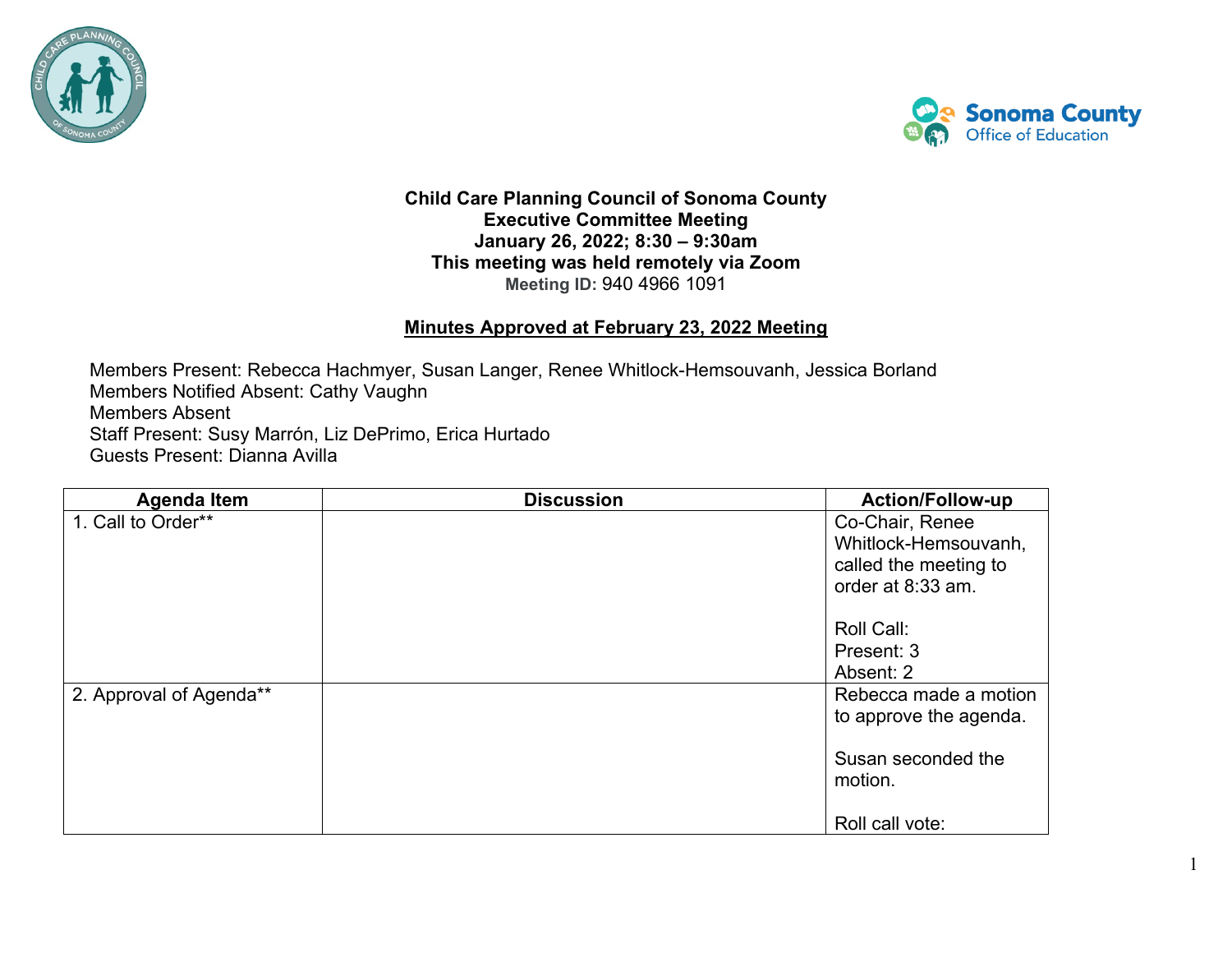| <b>Agenda Item</b>                      | <b>Discussion</b>                                            | <b>Action/Follow-up</b> |
|-----------------------------------------|--------------------------------------------------------------|-------------------------|
|                                         |                                                              | Ayes: 3                 |
|                                         |                                                              | Nays: 0                 |
|                                         |                                                              | Abstentions: 0          |
|                                         |                                                              | Absent: 2               |
| 3. November 17, 2021,                   |                                                              | Susan made a motion to  |
| <b>Executive Committee</b>              |                                                              | approve the minutes.    |
| meeting minutes**                       |                                                              |                         |
|                                         |                                                              | Rebecca seconded the    |
|                                         |                                                              | motion.                 |
|                                         |                                                              |                         |
|                                         |                                                              | Roll call vote:         |
|                                         |                                                              | Ayes: 3                 |
|                                         |                                                              | Nays: 0                 |
|                                         |                                                              | Abstentions: 0          |
|                                         |                                                              | Absent: 2               |
| 4. Public Comment on Non-               | Susy thanked the Executive Committee and CCPC staff          |                         |
| Agendized Items                         | for all that they did to keep CCPC business moving in her    |                         |
|                                         | absence.                                                     |                         |
| 5. In Kind Report                       | Susy reported that SCOE's Business Services department       |                         |
|                                         | has shared concerns regarding CCPC's in-kind amount.         |                         |
|                                         | Business Services does not believe we should include         |                         |
|                                         | indirects to reach the total in-kind amount required         |                         |
|                                         | annually as we were doing in previous years. The total       |                         |
|                                         | dollar amount needed is 13,781, which is up from \$12,500.   |                         |
|                                         | Susy will follow-up with Business Services to confirm this   |                         |
|                                         | change.                                                      |                         |
|                                         |                                                              |                         |
| 6. Previous Council Meeting<br>Feedback | The only feedback was the suggestion of a hot topic: the     |                         |
|                                         | continued conversation regarding changes due to<br>UTK/UPK.  |                         |
| 7. Council Meeting Vote                 | Erica reported that she has clarified some best practices    |                         |
| Procedure Update                        | regarding Brown Act meetings with SCOE administration.       |                         |
|                                         | Going forward, during virtual meetings, CCPC will require    |                         |
|                                         | a motion, a second and a roll call vote for all action items |                         |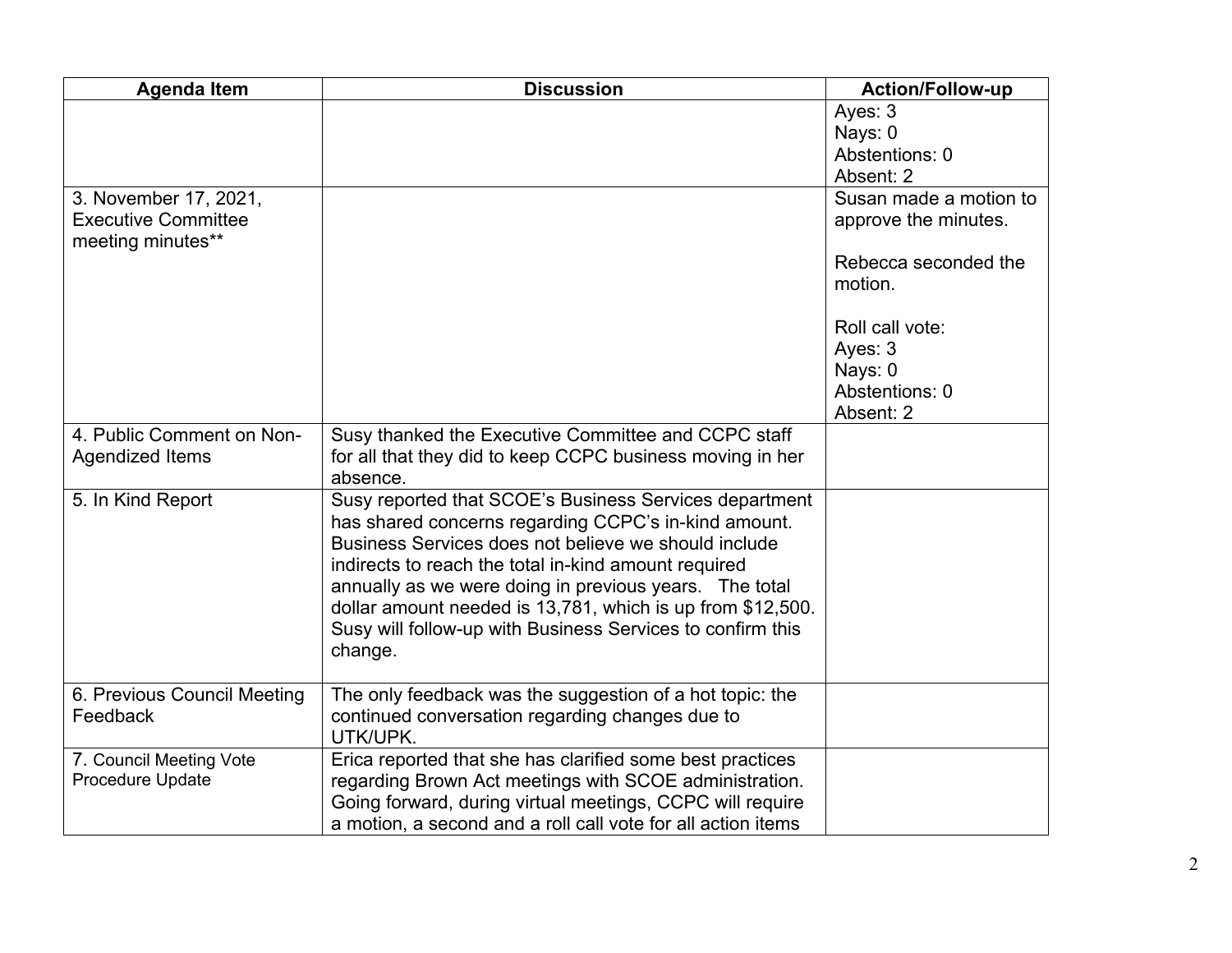| <b>Agenda Item</b>            | <b>Discussion</b>                                                                                                                                       | <b>Action/Follow-up</b>    |
|-------------------------------|---------------------------------------------------------------------------------------------------------------------------------------------------------|----------------------------|
|                               | except for calling meetings to order and adjourning. Roll<br>will be called upon calling meetings to order, but no roll<br>call is required to adjourn. |                            |
| 8. Hot Topics                 |                                                                                                                                                         |                            |
|                               | Erica reported that Dr. Vivian Xiang recommended Dr.<br>Elizabeth Ducy from Sonoma State University as a hot                                            |                            |
|                               | topic presenter at our February Council meeting. The                                                                                                    |                            |
|                               | topic is on the effects of recent wildfires on children with                                                                                            |                            |
|                               | disabilities.                                                                                                                                           |                            |
| 9. Sonoma County Equity in    | Liz presented the video from the Sonoma County Equity                                                                                                   | Renee made a motion to     |
| <b>Education Initiative**</b> | Pledge. There was discussion regarding whether the                                                                                                      | present the Equity         |
|                               | Equity Pledge would be presented as something for                                                                                                       | Pledge initiative at the   |
|                               | individuals to sign onto, or whether it should be something<br>CCPC may sign on to as an organization.                                                  | March council meeting.     |
|                               |                                                                                                                                                         | Jessica seconded the       |
|                               | Susan wondered who else in the community has already                                                                                                    | motion.                    |
|                               | signed onto the pledge.                                                                                                                                 |                            |
|                               |                                                                                                                                                         | Ayes: 3                    |
|                               | Renee shared the opinion that she would like to see this                                                                                                | Nays: 0                    |
|                               | initiative aligned with action which supports the initiative.                                                                                           | Abstentions: 0             |
|                               |                                                                                                                                                         | Absent: 2                  |
|                               | There was discussion on whether this is a topic that the                                                                                                |                            |
|                               | Equity Workgroup may want to focus on. Susan                                                                                                            | Susy will follow up with   |
|                               | suggested that the Equity workgroup may want to take the                                                                                                | <b>Brian Clement to be</b> |
|                               | initial lead on the initiative and present a plan to the                                                                                                | sure that he or someone    |
|                               | Council on how the council as a whole can follow through                                                                                                | from Hanna Institute will  |
|                               | on the pledge and put it into practice.                                                                                                                 | be available to present    |
|                               |                                                                                                                                                         | the pledge at the March    |
|                               |                                                                                                                                                         | Council meeting.           |
| 10. Executive Committee       | Susy wondered if it is realistic to ask committees to create                                                                                            | Susy will follow-up with   |
| <b>Action Plan</b>            | action plans during this time due to heavy work loads and                                                                                               | 4Cs, First 5, Sonoma       |
|                               | challenges due to the current pandemic.                                                                                                                 | COE and other              |
|                               |                                                                                                                                                         | stakeholders to            |
|                               | Susy asked whether the committee would like to create an                                                                                                | determine the best way     |
|                               | action plan and, if so, in what way.                                                                                                                    | to hold community          |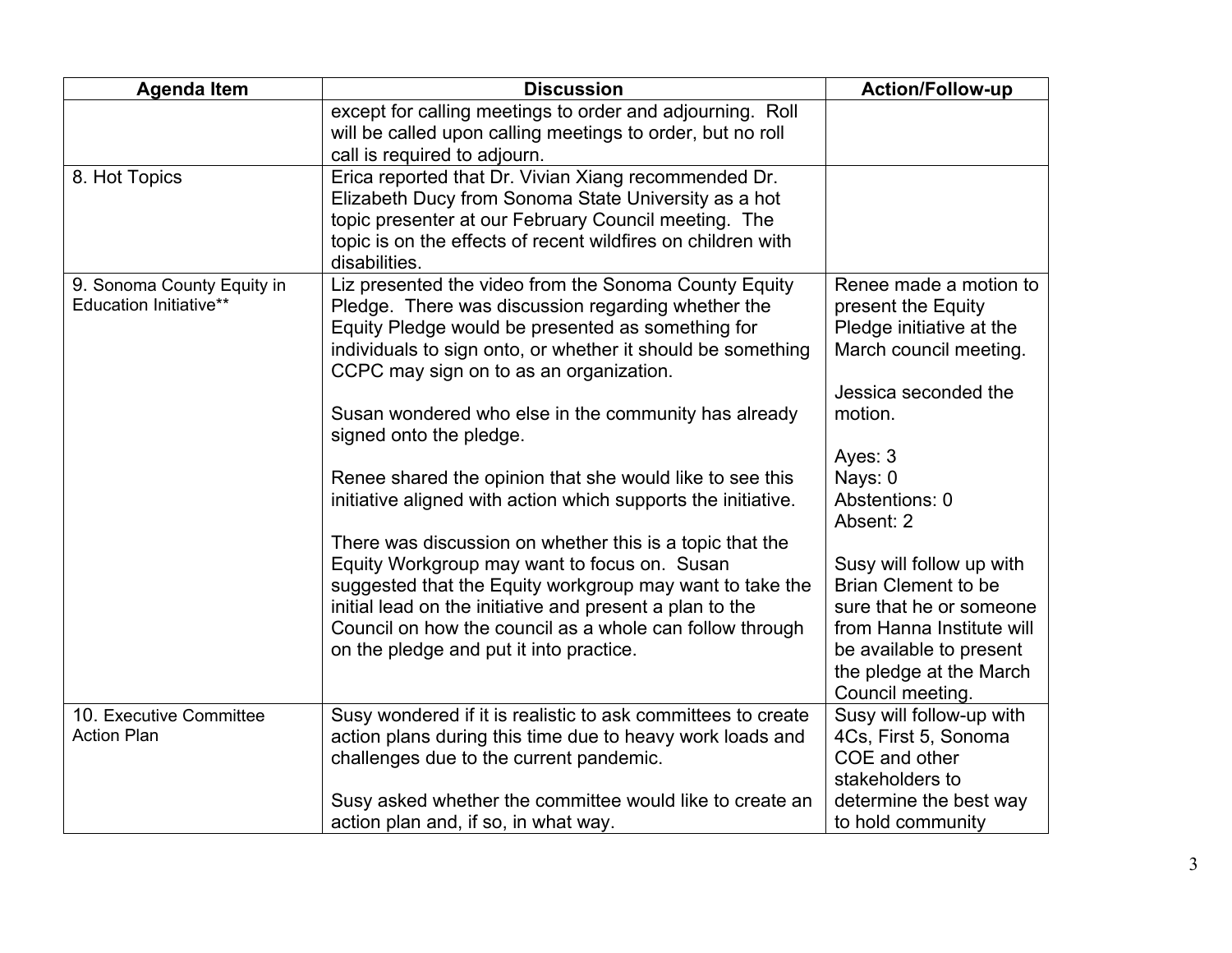| <b>Agenda Item</b> | <b>Discussion</b>                                                                                                                                                                                                                                                                                                                | <b>Action/Follow-up</b>                        |
|--------------------|----------------------------------------------------------------------------------------------------------------------------------------------------------------------------------------------------------------------------------------------------------------------------------------------------------------------------------|------------------------------------------------|
|                    | Renee asked what the committee has planned already.<br>Susy shared that current projects include the Child Care<br>Plan and Zip Code Priorities. Other potential projects may<br>include work around the current pandemic and the UPK<br>rollout.                                                                                | forums to inform the<br>ECE field and parents. |
|                    | Renee recommended the committee focus on an<br>examination of the current ECE industry. She expects that<br>there is huge change coming in the industry. She<br>suggested holding community conversations looking at<br>what the future is like for various types of stakeholders.                                               |                                                |
|                    | Susan liked the idea of providing a forum and wondered if<br>it would be helpful to have a presenter to share<br>information on possible funding and partnerships available<br>to various programs and providers.                                                                                                                |                                                |
|                    | Susy suggested it would be helpful to capture direct<br>feedback from the field.                                                                                                                                                                                                                                                 |                                                |
|                    | Renee shared her expectation that the private industry will<br>be devastated by the rollout of UPK.                                                                                                                                                                                                                              |                                                |
|                    | Jessica shared that there is planning money coming to<br>many organizations which may be able to be used to<br>support community programs. Planning funds which will<br>be distributed to Resource and Referral agencies is meant<br>to support FCC. It is unclear how planning money will filter<br>down to the private sector. |                                                |
|                    | Renee shared concern for working parents and families<br>and a desire to get feedback and input from them in<br>addition to providers.                                                                                                                                                                                           |                                                |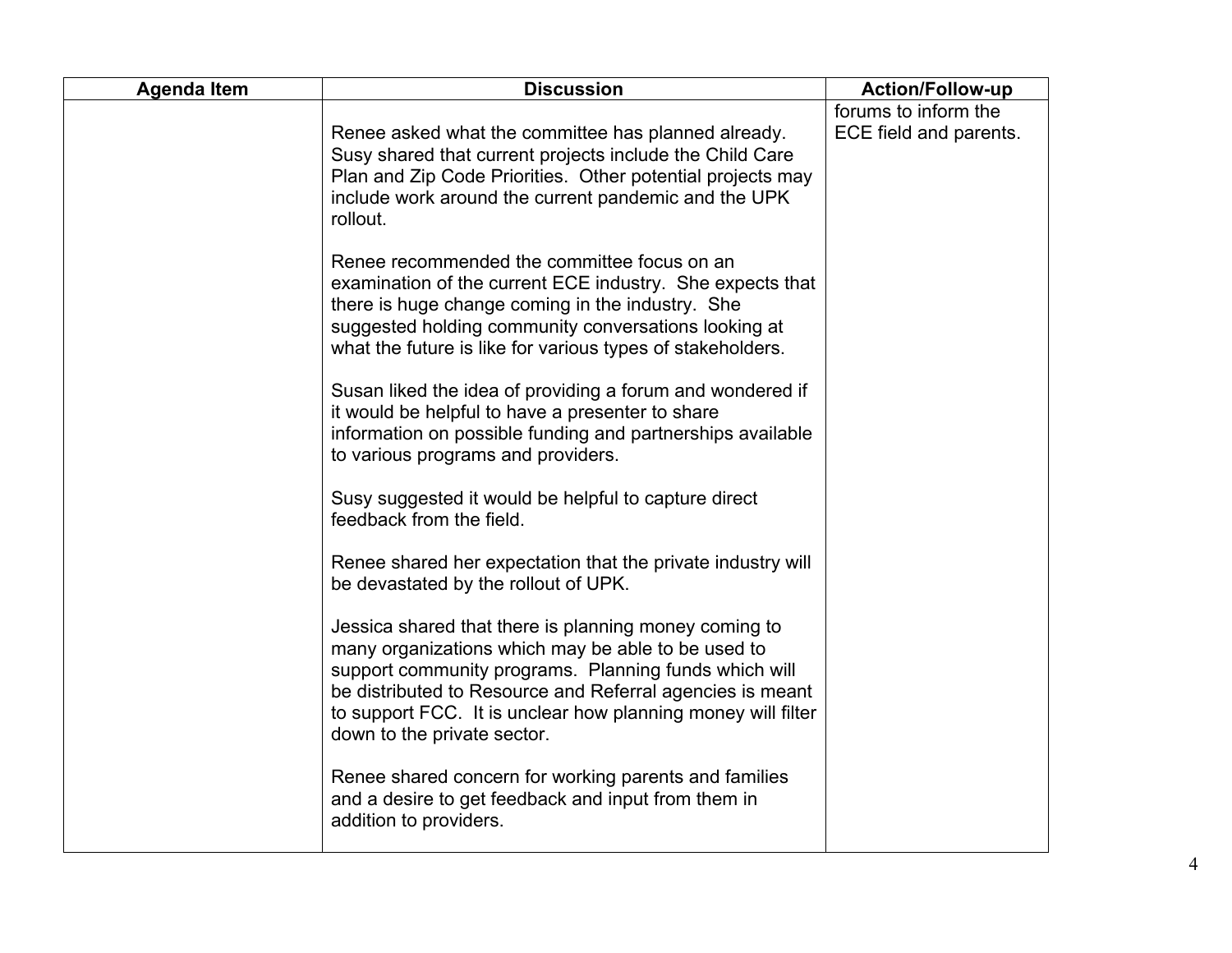| <b>Agenda Item</b>                      | <b>Discussion</b>                                                                                                                                                                                                                                                                                                                                                                                                                                                    | <b>Action/Follow-up</b>                                                                                              |
|-----------------------------------------|----------------------------------------------------------------------------------------------------------------------------------------------------------------------------------------------------------------------------------------------------------------------------------------------------------------------------------------------------------------------------------------------------------------------------------------------------------------------|----------------------------------------------------------------------------------------------------------------------|
|                                         | Jessica shared that there is funding for before and after<br>care for TK for families that qualify for free and reduced<br>lunch, English language learners, children in foster care<br>and children experiencing homelessness.                                                                                                                                                                                                                                      |                                                                                                                      |
|                                         | Renee proposed the following Executive Committee action<br>plan topic: information gathering around what community<br>organizations are doing outreach and what those activities<br>are. Identify gaps and fill those gaps.                                                                                                                                                                                                                                          |                                                                                                                      |
| 11. Child Care Plan Update              | Liz shared that the Child Care Plan Committee will meet<br>on January 26 to move forward with the child care plan<br>report. The committee last met in October. At that time<br>they identified three main goals based on feedback from a<br>community survey. A Google doc was circulated within<br>the child care plan committee as well as the Child Care<br>Planning Council to gather feedback and to brainstorm<br>strategies on moving forward with the plan. |                                                                                                                      |
| 12. Zip Code Priorities<br>Update       | Erica shared that the Data Committee met on Monday.<br>The committee would like more representation from the<br>field and will reach out to community organizations and/or<br>members to invite more participants to join the committee.                                                                                                                                                                                                                             | The recommendation to<br>hire a consultant will go<br>to the Finance<br>Committee for approval,<br>then to Executive |
|                                         | Susy shared that the Data committee would like to hire a<br>consultant to provide support for data analysis.                                                                                                                                                                                                                                                                                                                                                         | Committee for approval<br>before going to full<br>Council for final                                                  |
|                                         | Renee asked when the last report was completed. Susy<br>shared that the last time new data was collected was in<br>2018. Susy knows of a researcher from the Santa Clara<br>County Office of Education, who has supported other local<br>planning councils with zip code priority reports. Renee<br>shared support for the hiring of a consultant to collect new<br>data.                                                                                            | approval in March.                                                                                                   |
| 10. Next Executive<br>Committee meeting | February 23, 2022, from 8:30 am to 9:30 am.                                                                                                                                                                                                                                                                                                                                                                                                                          |                                                                                                                      |